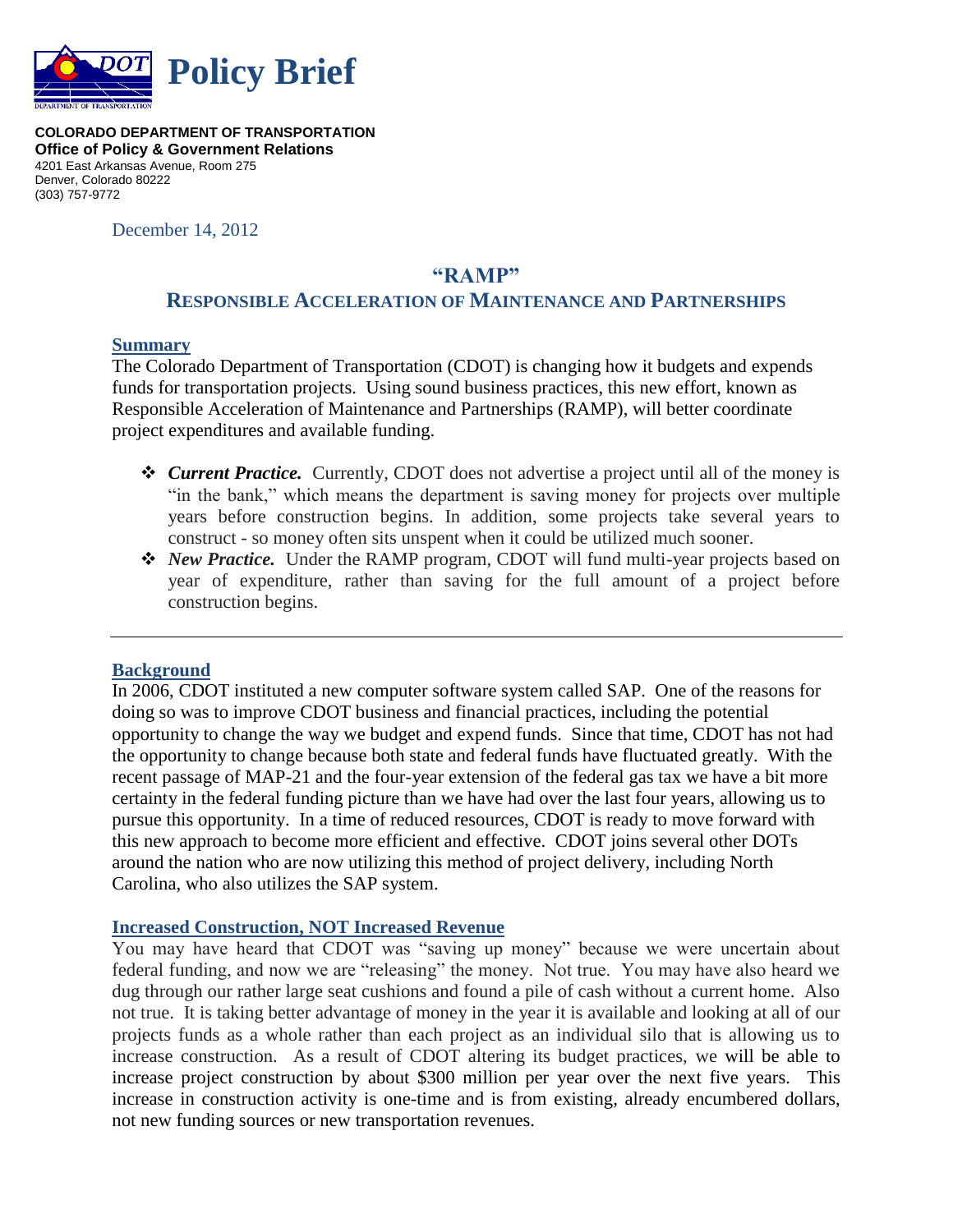#### **CDOT Policy Brief**

Responsible Acceleration of Maintenance and Partnerships December 14, 2012 Page 2

#### **Not a Solution to Our Transportation Needs**

While this change in fiscal management will help to fill the gap for a little while, it isn't permanent- it isn't new money- and it isn't large enough to solve Colorado's transportation needs. This is a challenge that will require a much greater, statewide effort. Remember that in January, 2008 the "Colorado Transportation Finance & Implementation Panel" determined that Colorado needed an additional \$1.5 billion each year to help solve our transportation needs. In a very best case scenario, CDOT may be able, over the course of five years, to fill one year's gap.

#### **Project Selection and Process**

The projects implemented with this effort will be in addition to CDOT's planned construction program. Specific projects will be determined once selection criteria are determined by the Colorado Transportation Commission. However, the RAMP projects are proposed to fall into two main categories. Funding amounts for each category and specific goals and criteria will be determined by the Transportation Commission. A third potential category related to direct federal funding to larger metro areas is also being explored.

- *Transportation Asset Management, Preservation and Operations.* The first pool is proposed to provide funds dedicated to slowing the deterioration and improving the safety of the state's highways, bridges, and tunnels. The Transportation Commission has already authorized a portion of the funds by increasing the highway paving program by \$86 million to \$200 million total for paving in current fiscal year 2013.
- *Transportation Partnerships.* The second pool is proposed to leverage state transportation dollars by creating Public-Private Partnerships (P3s) with industry and Public-Public Partnerships with local governments to provide responsible improvements on corridors where partnership opportunities exist. This fund will provide an opportunity for local governments and CDOT to potentially move forward with projects that CDOT would not be able to fund alone.
- *Large* **Metropolitan Area Federal Funding.** Not included in the first two pools are the dedicated federal funds received by the larger metropolitan areas along the Front Range. In cooperation with these Metropolitan Planning Organizations- DRCOG, Pikes Peak, and North Front Range- and their local member governments, it may be possible to leverage the availability of those funds and increase spending on a one-time basis in those programs as well.

#### **When Will the Additional Projects Begin?**

CDOT will begin implementing RAMP in early 2013 with more money going to construction in the spring 2013. CDOT will continue to move forward with its planned construction program.

#### **What Are the Economic Benefits?**

RAMP provides an opportunity to increase funding to help preserve our transportation infrastructure and improve system operations around the state. It will also provide a critical boost to the state construction industry by directly sustaining or creating an estimated 10,550 jobs.

#### **Frequently Asked Questions**

Please see the attached list of Frequently Asked Questions (FAQs).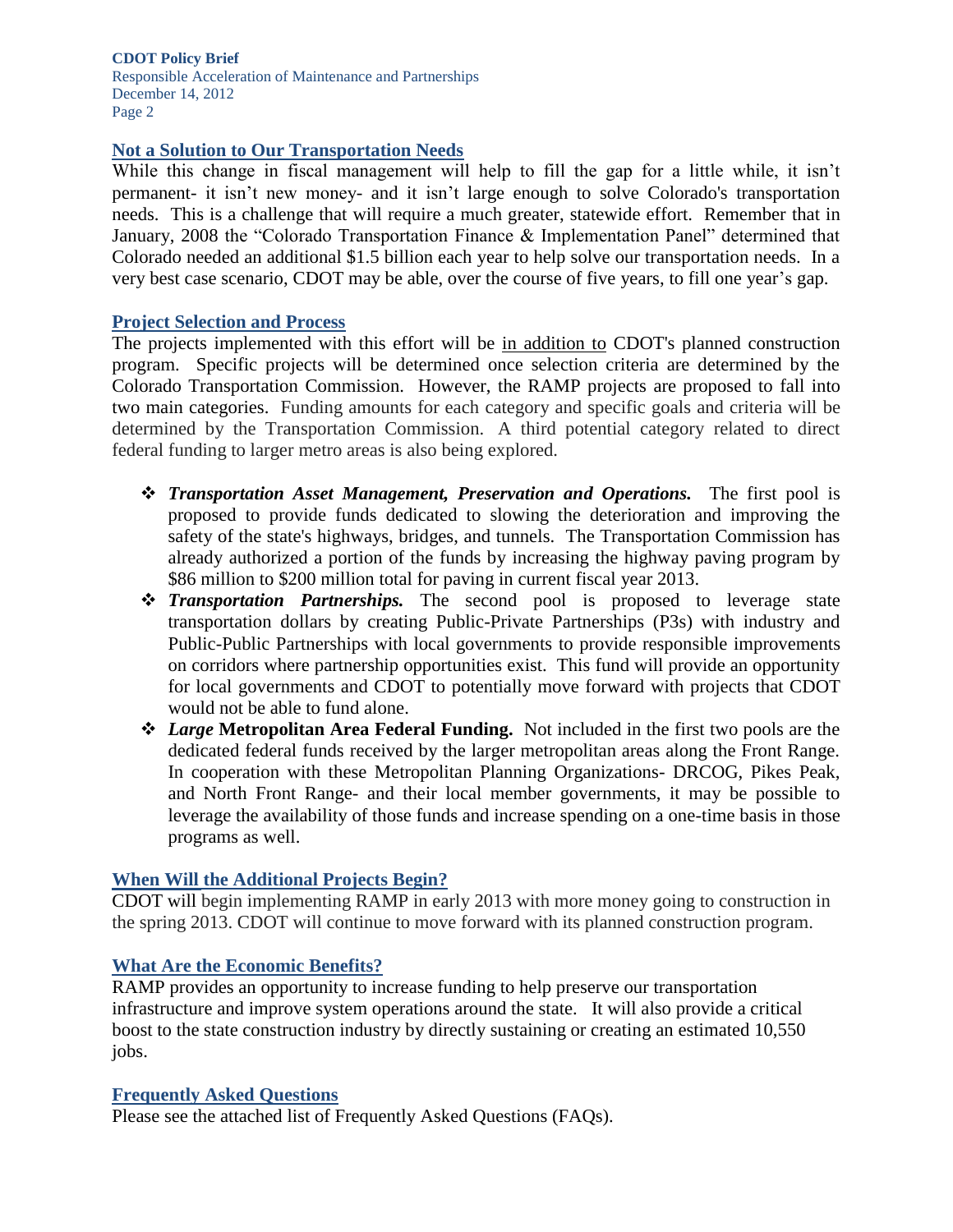# Responsible Acceleration of Maintenance and Partnerships (RAMP) Program

# Frequently Asked Questions:

#### 1. How will this actually work, and will it follow the current STIP?

First, it is important to note that all projects in the current Statewide Transportation Improvement Program (STIP- Colorado's list of "planned for" for projects over the next several years) will be honored, and in some cases the projects may be accelerated or even expanded in scope.

Second, the STIP reflects when funds will be budgeted to a project, and is not reflective of what year the project will actually be started or completed. By moving to an expenditure-based STIP, CDOT engineers and financial experts will predict how much each project in the STIP will spend each year. For instance, a \$10 million interchange project may currently be budgeted in the STIP like this:

FY 2013: \$5 million budgeted FY 2014 \$5 million budgeted

That project may go to advertisement in late FY 2014 (and expend only a small amount of funds), be in full construction in FY 2015, and finish up the project in FY 2016. The new expenditure-based STIP will look like this for the project:

FY 2014: \$1 million expended FY 2015: \$7 million expended FY 2016: \$2 million expended

With a greater emphasis on planning for expenditures, the \$5 million that would have been budgeted, but not spent, in FY 2013 is "freed up" and can be utilized on projects ready for construction in FY 2013. An additional \$5 million can also freed up in FY 2014. Only in FY 2015 does this project require its first \$1 million expenditure. That expenditure can be made from other projects that have been budgeted but are not ready for construction. Across hundreds of projects over a 5-8 year program period, the power of expenditure management will create a substantial one time investment in transportation.

#### 2. Under what legal authority is this program being created and implemented?

CDOT's management and Transportation Commission have the authority to make these types of funding decisions. The objective is to improve our financial management to allow for the delivery of transportation improvements for the state of Colorado as expeditiously as possible. This concept simply rearranges the process by committing funds to the year in which expenditures will actually occur.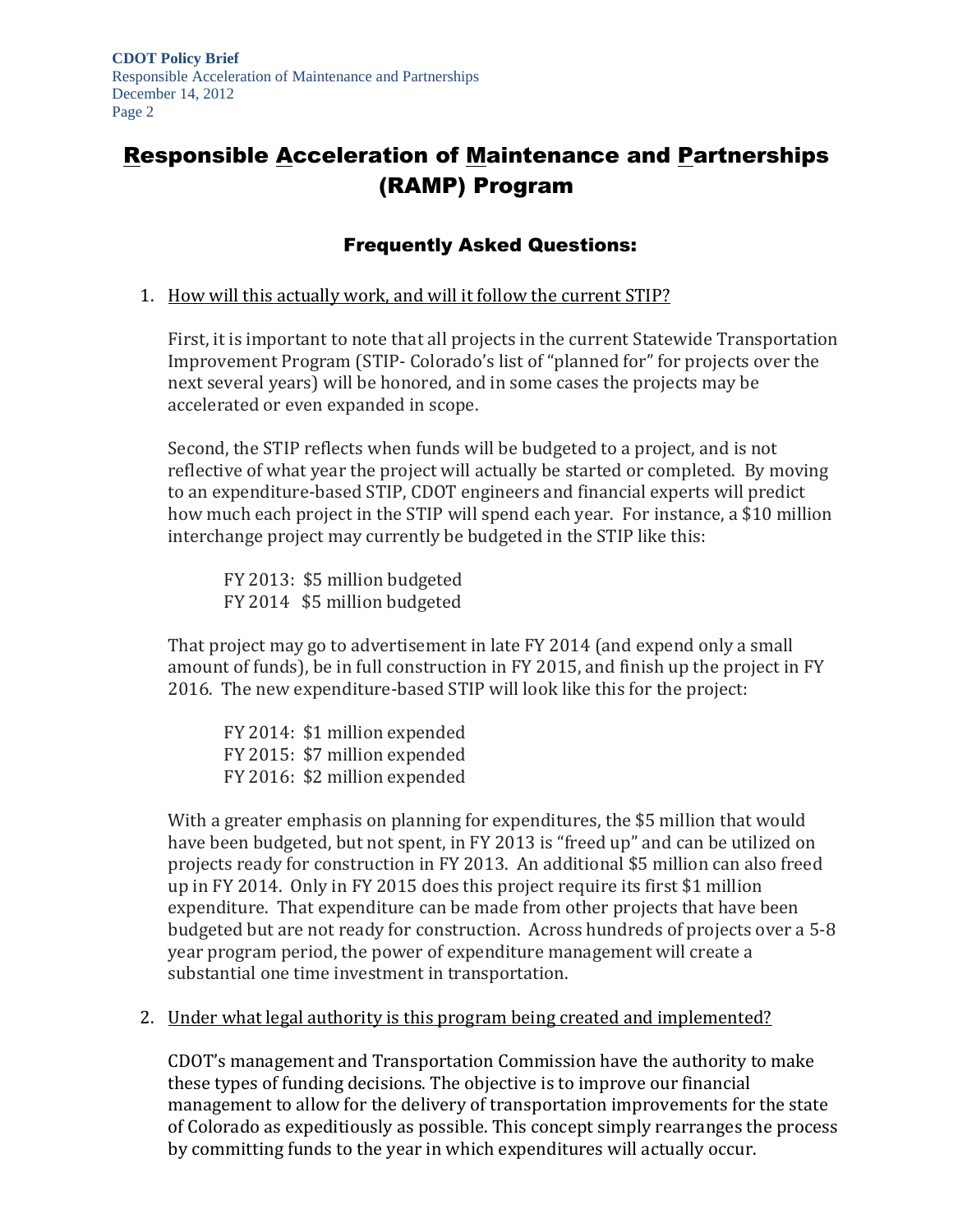**CDOT Policy Brief** Responsible Acceleration of Maintenance and Partnerships December 14, 2012 Page 2

#### 3. What other alias does this have?

This effort has been called by several different terms, including Cash Management, Accelerated Program Delivery, Advanced Budgeting, and Project Expenditure Forecasting. Each of those terms captures a piece of the entire issue.

#### 4. Where do RAMP program resources come from?

CDOT is using existing funds to make this program possible. The funds to make this program possible are currently directed to projects that are not yet ready to utilize the available funds. CDOT will direct those funds to projects that are ready to go and fund projects in the year they are expected to expend the funds. This one-time permanent change in CDOT's process for budgeting and expending funds is what provides us the ability to temporarily expand our program.

#### 5. Aren't the funds designated under RAMP already "spent"?

No. CDOT's finances are tightly controlled by both our Systems Applications and Products (SAP) accounting system and Colorado's statewide accounting system to ensure that funds cannot be spent twice. Before a contract can be advertised, there is a systematic check to ensure that there will be appropriate levels of funding to pay the contractor when the time comes. At the award of a contract, the funds will be "encumbered," or reserved, in the year that the payments will be made and cannot be used for any other purpose.

In addition, CDOT is in the process of developing a methodology to help project cash needs and usage plans before information is entered into the accounting system. This will ensure that we are looking ahead and managing funds in a proactive and responsible manner. If at any time reserves are projected to be below an acceptable level, project design and bidding can be slowed to maintain required reserves.

#### 6. How can CDOT deliver 50% more with current staff resources?

CDOT will continue to contract with consultants, likely increasing their usage. We will also evaluate and adjust staff roles and responsibilities to meet this increased demand. Decisions related to these adjustments cannot be finalized until we've defined the program concretely. In the meantime, discussion will be ongoing among our staff to determine how best to accomplish the objectives.

#### 7. Is there going to be equity in the distribution of funds across the state? Will Resource Allocation formulas apply to these funds?

Any funds allocated will be based on selection criteria to be approved by the Transportation Commission after review by the STAC. Existing Resource Allocation formulas help determine how much money in our base program will reach various parts of the state and in what form (surface treatment, safety projects, etc.). While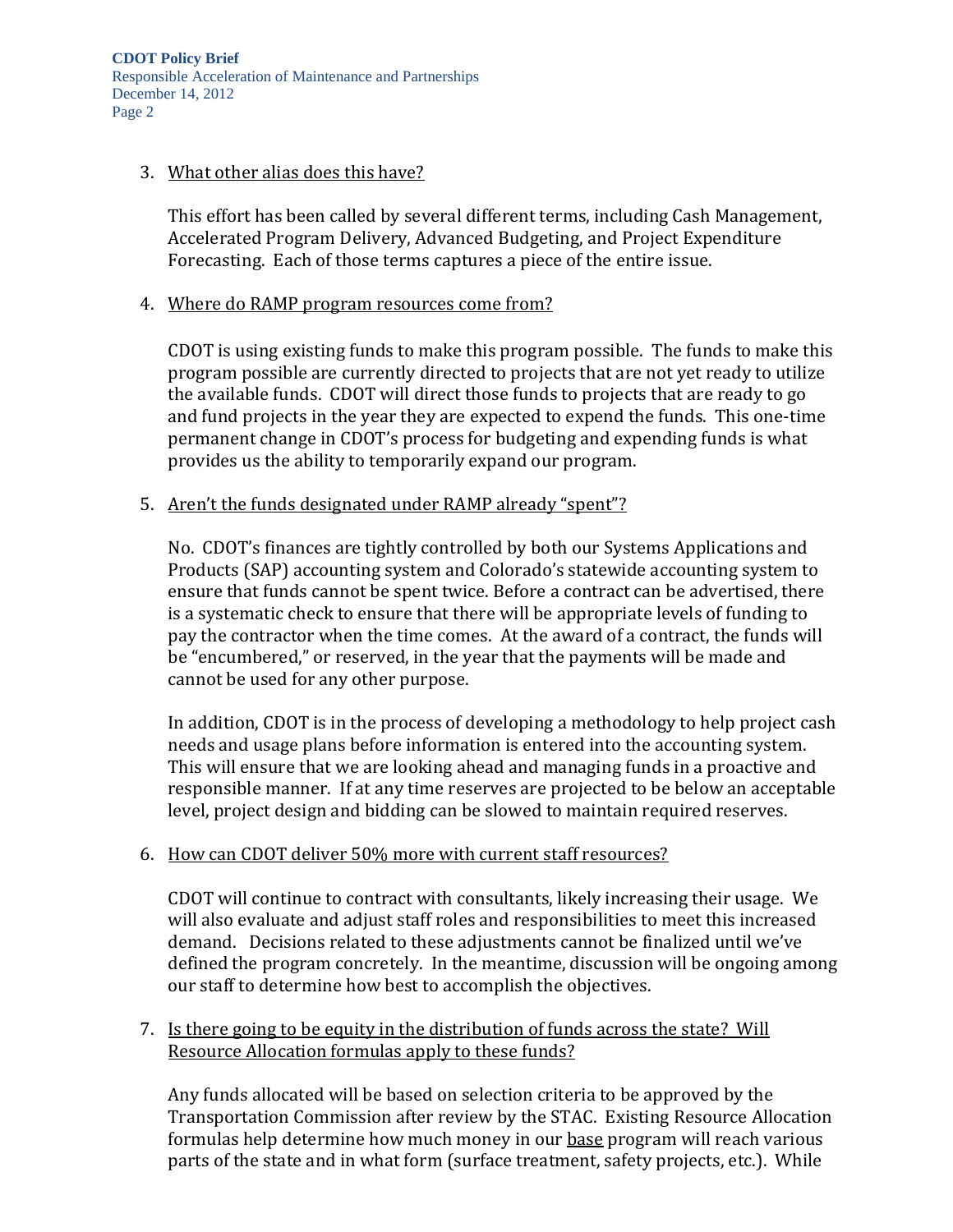these existing formulas will not be rigidly applied to these accelerated funds, there are substantial needs across the state. Our expectation is that the benefits of these projects will touch all across Colorado.

8. Who will decide the criteria that the selection of projects will be based on? Who will choose the projects?

CDOT staff is developing a draft set of criteria for project selection. Those criteria will be reviewed by STAC and presented to the Transportation Commission for approval. Following approval, CDOT region staff will determine which projects meet the selection criteria and will work with CDOT management and regional planning and project partners to prioritize and select the projects. Projects will be provided to the Transportation Commission to ensure projects meet the established selection criteria. The Asset Management Fund will rely heavily on CDOT's objective to make capital investments that minimize long term life cycle costs and improve safety. For the Transportation Partnership Fund, potential public and private financing partners will work with CDOT staff to determine project eligibility after criteria has been finalized.

9. Are we going to honor the Statewide Long-Range Transportation Plan?

Candidate projects that are not currently in the STIP must be consistent with the Long-Range Transportation Plan and included in the STIP applicable at the time the project is ready.

10. How will this affect processes with TPRs and STAC?

Discussions with TPRs and STAC will continue to address the change in STIP format to reflect year of expenditure rather than budget year. This re-alignment of projects to year of expenditure will allow additional projects to be funded in the near term. Policies and program level allocations will be discussed with STAC to provide input to the Transportation Commission. Projects that require STIP amendments will follow the required public involvement processes and must be consistent with the Statewide Long-Range Transportation Plan. CDOT staff will continue to work with TPRs to prioritize local area transportation needs.

11. Does the "color" of money matter for this program?

Yes. Some state and federal funds, like the state gas tax going to CDOT, are flexible, while other funds, such as state FASTER Bridge funds have dedicated purposes that are not changed with this program. One initial check on project eligibility will be an analysis of the type of funds available for expenditure in each year, and whether a proposed project can utilize those particular available funds.

12. What types of projects are eligible for these funds?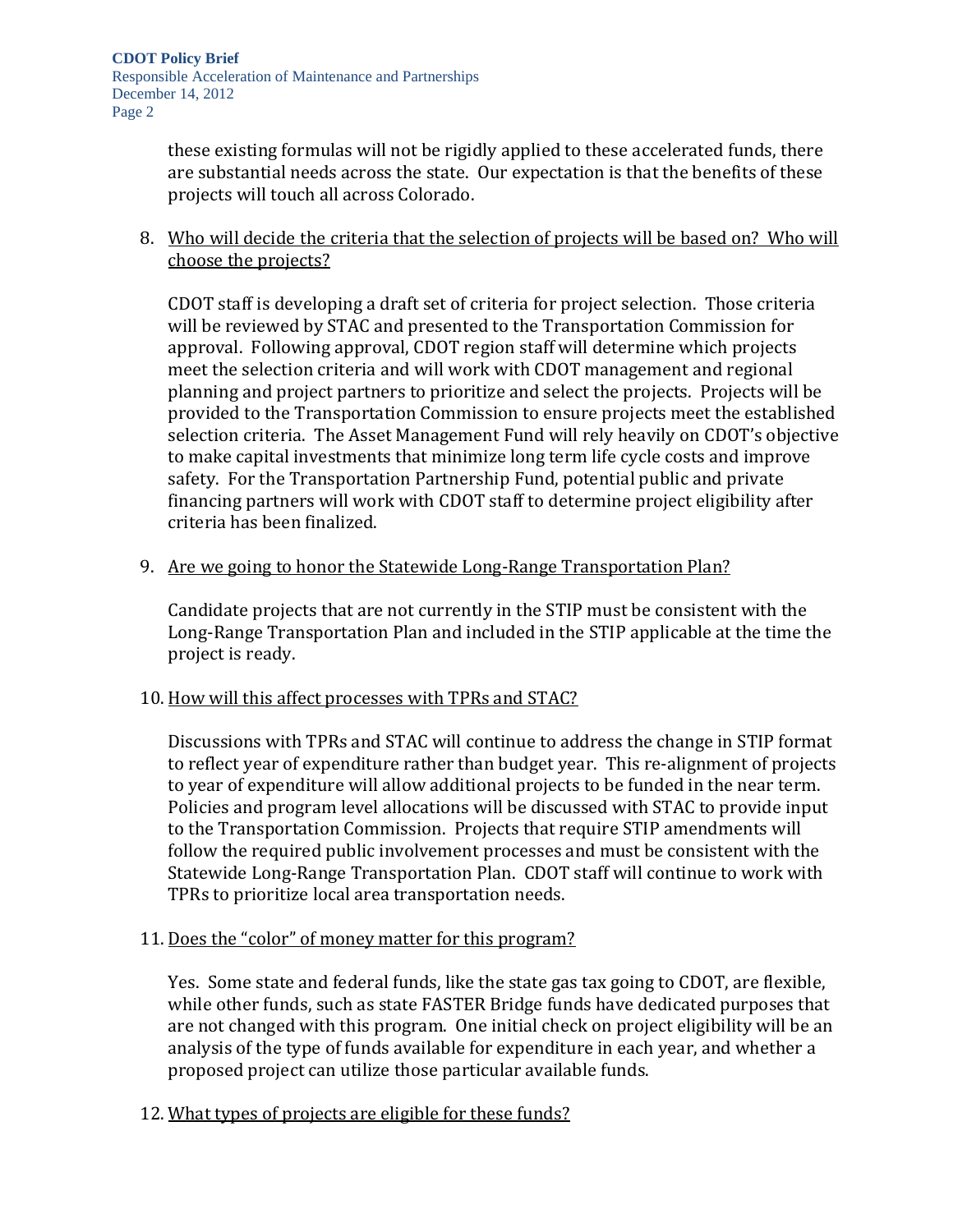A project that is in the current STIP can be accelerated to start in an earlier year if it is "ready to go". Other projects that are not in the current STIP must meet minimum eligibility criteria to be considered as a candidate project for evaluation. The eligibility criteria are expected to include:

- Specific program criteria to be determined by the Transportation Commission
- Consistency with the Statewide Long-Range Transportation Plan
- Ability to complete construction within 5 years (December 2017), including applicable project development process (i.e. NEPA, TIP, STIP, etc.)

# 13. Is CDOT maintenance equipment eligible for RAMP program resources?

Yes. Because RAMP is focused on capital investment, CDOT's maintenance equipment is currently being discussed for RAMP eligibility with the Transportation Commission. A small amount of additional investment in this area can yield great results. We are also revising our processes of specifying and ordering road equipment.

# 14. What happens when RAMP resources are expended?

RAMP is an accelerated construction program but does not create any additional or new spending authority. Once this period of accelerated construction ends -and the new processes stabilize- CDOT's construction program will normalize. Since the TRANs bonds are scheduled for their final payment in FY2017 the program is expected to stabilize at a level somewhat higher than it is today. Construction program activities should also increase if the HPTE continues to identify and advance projects using innovative financing.

CDOT will continue to use this process to maximize the funding going into projects and keep the cash balance at a responsible level that allows for reaction to emergencies, the ability to take advantage of new opportunities, and assurance that CDOT will remain an exceptional steward of the transportation funding for the state of Colorado.

# 15. When will the RAMP program begin?

In some ways we already have. The Commission has approved advancement of future fiscal year funds in the Surface Treatment Program and for certain major projects such as I-25 near the Air Force Academy, a Diverging Diamond Interchange near Grand Junction and the Twin Tunnels in Idaho Springs. Additionally, the Transportation Commission has increased surface treatment funding in the current fiscal year by \$86 million, to a total of \$200 million this year. This new program is an exponential expansion of that concept and past practice. Definition of the process and identification of projects will occur in early 2013.

# 16. What does this do for maintenance?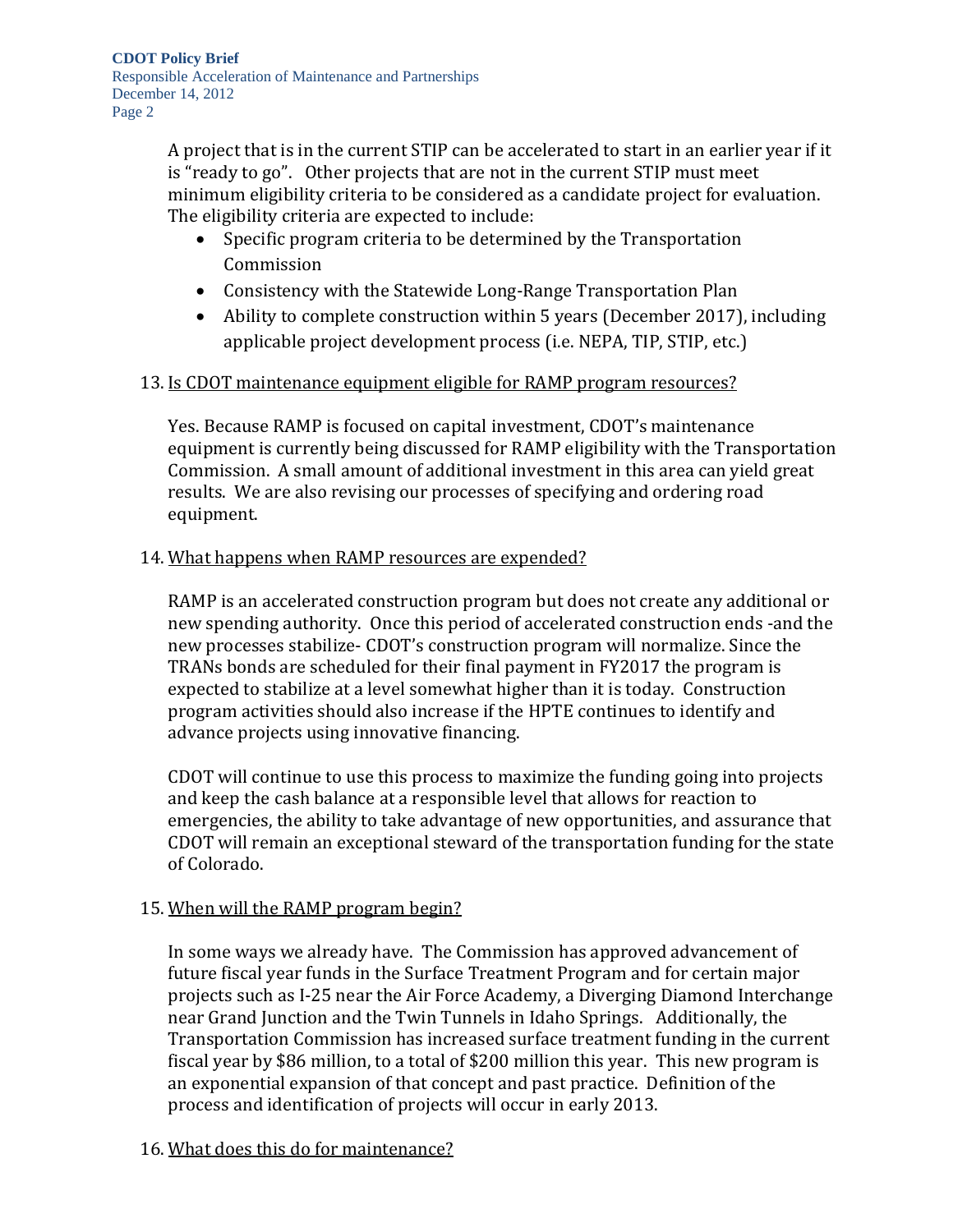Any improvements we make to the system affects future decisions on maintenance activities. Dedicating a large portion of this program to Asset Management projects is meant to upgrade the condition of our existing network. A larger investment in projects will help to reduce the burden we place on our maintenance professionals to keep our system safe and functional.

#### 17. Is asset devolution a component to the RAMP program?

Yes, devolution projects are projects where the state transportation facilities are improved and then transferred to a local entity. Since the local entity will be responsible for future maintenance this is considered a form of public-public partnership and therefore the project is a potential candidate for funding under Program 2, the Transportation Partnership Fund.

## 18. Will RAMP affect current Memorandums of Understanding between CDOT and other entities?

The MOUs expire in June 2013, and continue to be evaluated. This approach to project acceleration and financing does not alter the manner in which CDOT works with all of its planning partners to ensure that a statewide perspective is in place to ensure state has the best transportation system possible.

This concept does not change the overall philosophy of ensuring that important projects are constructed throughout the state. CDOT is confident that this process will enhance, rather than detract from, the ability to meet the transportation needs of the state, both within and outside the metro areas.

#### 19. What will the CDOT cash reserve be after RAMP is implemented?

CDOT will be conducting a risk analysis to determine the amount of cash reserve that the Department needs to keep on hand in order to cover all of its obligations. However; we are initially targeting a 120-day reserve based on experience gained by other state DOTs.

### 20. How will RAMP impact future resource allocations?

Resource allocation formulas and processes are set by the Transportation Commission. The RAMP program, in-and-of-itself, will have no effect on those processes. As part of the upcoming Statewide Plan Update, the Transportation Commission has begun early discussions of resource allocation and may decide to adjust resource allocation strategies that it feels make more effective use of the increased flexibility this concept could provide.

Once a project goes to advertisement under this process, the future year funding must be prioritized in the budget. The new financial planning tools being developed to support this effort will help to project cash needs and usages and